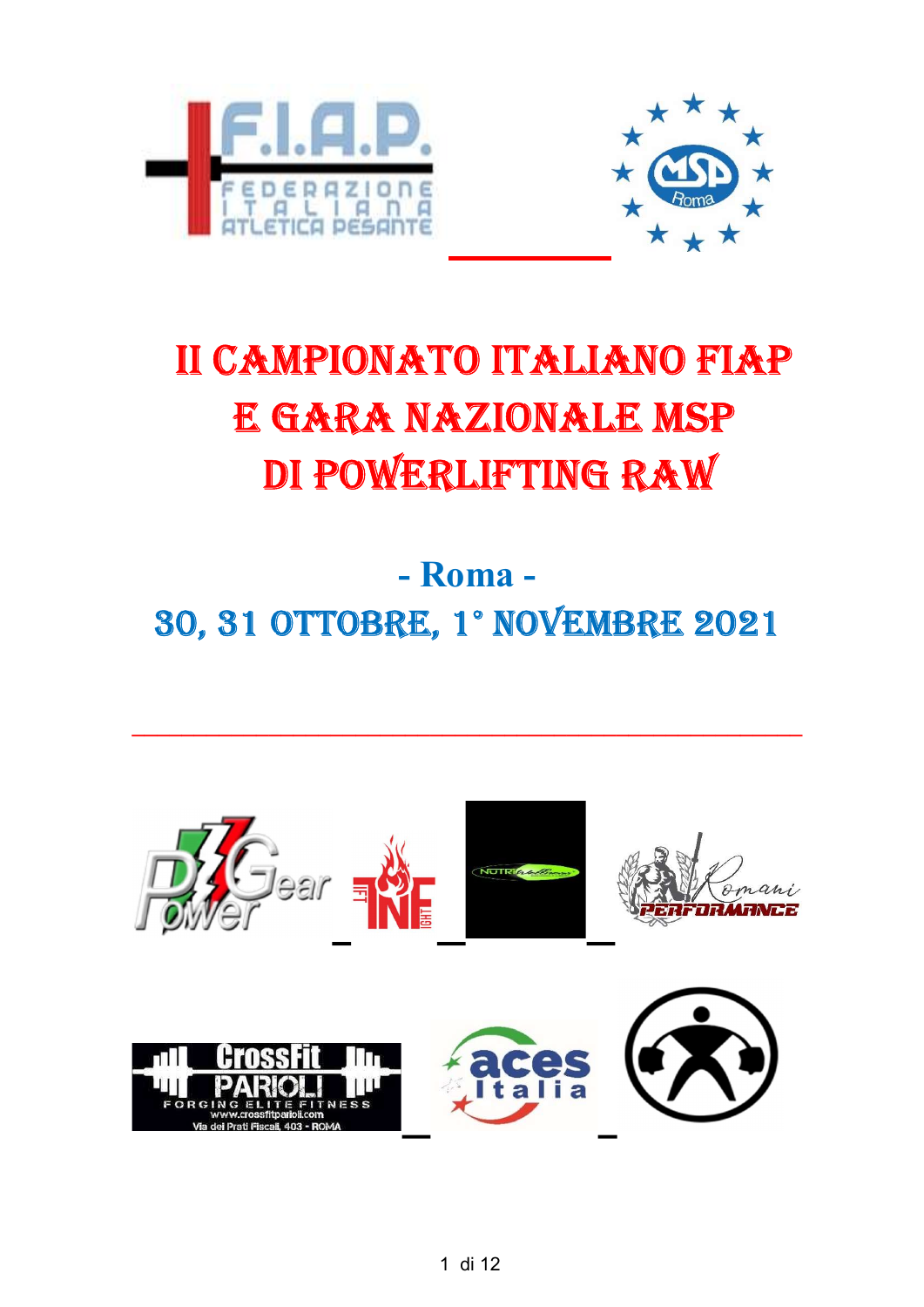



## CATEGORIE FEMMINILI

### Sabato 30 ottobre

- ore 7.30/9.00 operazioni di peso e inizio gare ore 9.30

4 gruppi donne, distribuiti in 2 macrogruppi (A e B) come segue: macrogr. A) comprende 1° e 2° gruppo (cat. -47/-52/-57kg.) inizio ore 9.30, macrogr. B) comprende 3° e 4° gruppo (cat. -63/-69/-76/-84/+84kg), con inizio al termine della gara precedente (ore 14.00 circa);

|     | Categoria -47kg. |                 |                    |                   |                 |                               |  |  |  |
|-----|------------------|-----------------|--------------------|-------------------|-----------------|-------------------------------|--|--|--|
| Nr. | <b>COGNOME</b>   | <b>NOME</b>     | Data di<br>nascita | <b>SQUADRA</b>    | <b>CLASSE</b>   | GARA 30 ott.<br>Macrogruppo A |  |  |  |
| 75  | <b>FORTUNA</b>   | <b>MARTINA</b>  | 24/02/2002         | Kobra Kai Fitness | Juniores        | $1^\circ$ Gr. ore $9.30$      |  |  |  |
| 134 | LUCARONI         | VALENTINA       | 04/07/1977         | <b>MYGYM Todi</b> | Master I        | $1^\circ$ Gr. ore $9.30$      |  |  |  |
| 135 | <b>GIONTELLA</b> | <b>MARIANNA</b> | 07/10/1998         | <b>MYGIM Todi</b> | Juniores        | $1^\circ$ Gr. ore $9.30$      |  |  |  |
| 138 | <b>CARBONI</b>   | <b>ARIANNA</b>  | 06/05/1988         | <b>MYGYM Todi</b> | <b>Seniores</b> | $1^\circ$ Gr. ore $9.30$      |  |  |  |

#### Totale: 4 atlete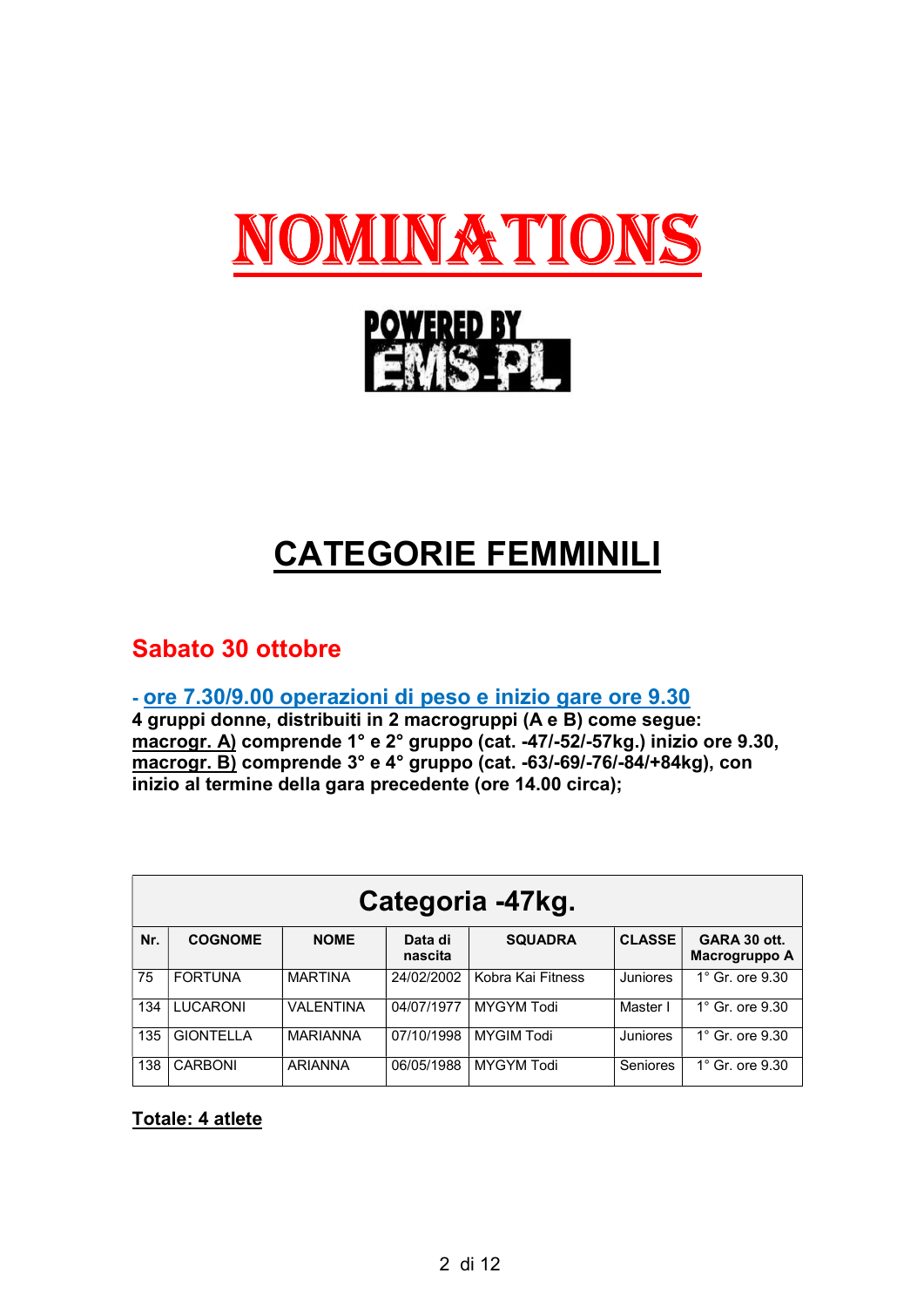|     | Categoria -52kg.  |                       |                    |                         |                 |                               |  |  |  |  |
|-----|-------------------|-----------------------|--------------------|-------------------------|-----------------|-------------------------------|--|--|--|--|
| Nr. | <b>COGNOME</b>    | <b>NOME</b>           | Data di<br>nascita | <b>SQUADRA</b>          | <b>CLASSE</b>   | GARA 30 ott.<br>Macrogruppo A |  |  |  |  |
| 4   | <b>CONGIU</b>     | <b>MARIA</b><br>LUCIA | 05/06/1990         | Selez, Atletica Pesante | Seniores        | $1^\circ$ Gr. ore $9.30$      |  |  |  |  |
| 5   | <b>MONACO</b>     | <b>ROBERTA</b>        | 12/01/1975         | Selez. Atletica Pesante | Master I        | $1^\circ$ Gr. ore $9.30$      |  |  |  |  |
| 19  | <b>PETTA</b>      | <b>GIORGIA</b>        | 27/04/1999         | <b>RST Powerlifting</b> | Juniores        | 1° Gr. ore 9.30               |  |  |  |  |
| 46  | <b>GASBARRO</b>   | LAURA                 | 07/02/1988         | Abruzzo PI Spacegym     | <b>Seniores</b> | $1^\circ$ Gr. ore $9.30$      |  |  |  |  |
| 63  | <b>MAZZONCINI</b> | I FTIZIA              | 16/12/1985         | Lift and Fight          | Seniores        | $1^\circ$ Gr. ore $9.30$      |  |  |  |  |
| 116 | <b>MURANEVICI</b> | <b>DIMITRIANA</b>     | 08/11/1999         | Alpha Taury Acad.       | Juniores        | 1° Gr. ore 9.30               |  |  |  |  |
| 139 | <b>FRASCELLA</b>  | <b>IRENE</b>          | 07/05/1998         | Prime Pescara           | Juniores        | $1^\circ$ Gr. ore $9.30$      |  |  |  |  |

#### Totale: 7 atlete

|     | categoria -57kg.   |                                 |                    |                         |                 |                               |  |  |  |  |
|-----|--------------------|---------------------------------|--------------------|-------------------------|-----------------|-------------------------------|--|--|--|--|
| Nr. | <b>COGNOME</b>     | <b>NOME</b>                     | Data di<br>nascita | <b>SQUADRA</b>          | <b>CLASSE</b>   | GARA 30 ott.<br>Macrogruppo A |  |  |  |  |
| 6   | LONGHI             | <b>VALENTINA</b>                | 23/02/2005         | Selez, Atletica Pesante | Cadette         | $2^\circ$ Gr. ore $9.30$      |  |  |  |  |
| 7   | <b>PRESENTI</b>    | <b>VALENTINA</b>                | 26/02/1991         | Selez, Atletica Pesante | <b>Seniores</b> | $2^{\circ}$ Gr. ore $9.30$    |  |  |  |  |
| 45  | <b>RIVA</b>        | <b>FRANCESCA</b>                | 16/01/1999         | Valmessa                | Juniores        | $2^{\circ}$ Gr. ore 9.30      |  |  |  |  |
| 47  | DI PASQUO          | <b>FRANCESCA</b>                | 22/04/1988         | Abruzzo PI Spacegym     | Seniores        | $2^{\circ}$ Gr. ore $9.30$    |  |  |  |  |
| 62  | POLL FTTA          | <b>ALESSIA</b>                  | 15/11/1987         | Lift and Fight          | <b>Seniores</b> | $2^{\circ}$ Gr. ore 9.30      |  |  |  |  |
| 79  | <b>PRENCIPE</b>    | <b>SARA</b><br><b>MARIOLINA</b> | 28/03/2004         | Yume Fit                | Cadette         | $2^\circ$ Gr. ore $9.30$      |  |  |  |  |
| 80  | <b>BERCHICCHI</b>  | GAIA                            | 20/07/2003         | Yume Fit                | Cadette         | $2^\circ$ Gr. ore $9.30$      |  |  |  |  |
| 84  | <b>TORRETTA</b>    | <b>GIULIA</b>                   | 03/04/1998         | More                    | Juniores        | $2^{\circ}$ Gr. ore 9.30      |  |  |  |  |
| 85  | <b>FORESTI</b>     | <b>VANESSA</b>                  | 14/12/1971         | More                    | Master II       | $2^{\circ}$ Gr. ore $9.30$    |  |  |  |  |
| 102 | <b>DOLZALDELLI</b> | <b>VALENTINA</b>                | 08/12/1998         | Barbarian's             | Juniores        | $2^{\circ}$ Gr. ore $9.30$    |  |  |  |  |
| 136 | <b>FOGLIETTI</b>   | <b>GLORIA</b>                   | 29/06/1993         | <b>MYGYM Todi</b>       | <b>Seniores</b> | $2^{\circ}$ Gr. ore $9.30$    |  |  |  |  |
| 150 | <b>PAPAPICCO</b>   | <b>ANNA</b>                     | 15/12/1977         | Apulia Pl               | Master I        | $2^{\circ}$ Gr. ore $9.30$    |  |  |  |  |
| 162 | <b>PROSPERI</b>    | <b>SII VIA</b>                  | 31/12/1992         | Selez, Atletica Pesante | Seniores        | $2^{\circ}$ Gr. ore 9.30      |  |  |  |  |

#### Totale: 13 atlete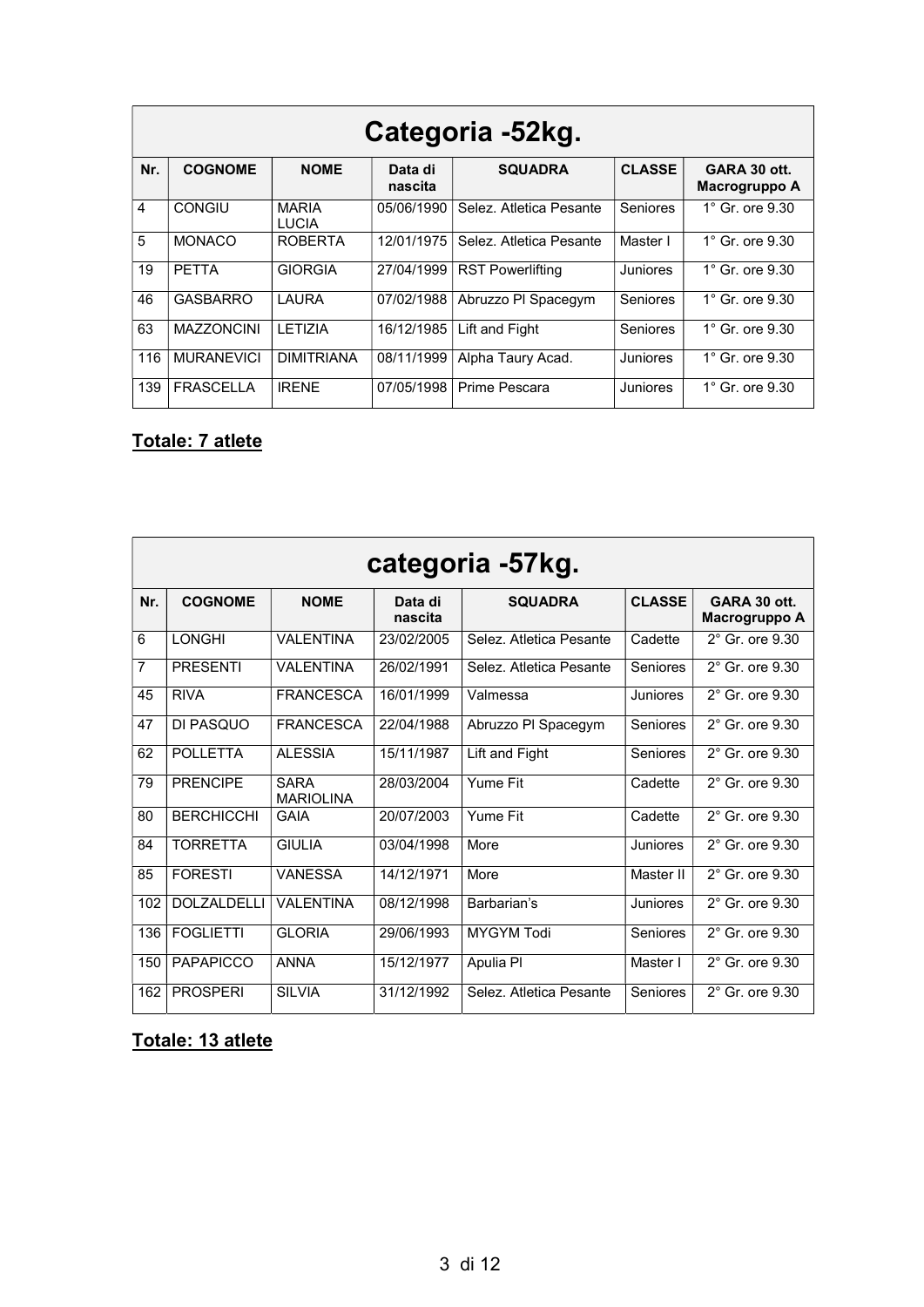|     | Categoria -63kg. |                  |                    |                       |                 |                               |  |  |  |  |
|-----|------------------|------------------|--------------------|-----------------------|-----------------|-------------------------------|--|--|--|--|
| Nr. | <b>COGNOME</b>   | <b>NOME</b>      | Data di<br>nascita | <b>SQUADRA</b>        | <b>CLASSE</b>   | GARA 30 ott.<br>Macrogruppo B |  |  |  |  |
| 27  | CARAZZO          | <b>ALICE</b>     | 05/08/2002         | Italianlifters United | Juniores        | 3° Gr. ore 14.00              |  |  |  |  |
| 36  | DE VIVO          | <b>SARA</b>      | 29/04/2000         | Italianlifters United | Juniores        | 3° Gr. ore 14.00              |  |  |  |  |
| 56  | <b>COPPOLA</b>   | <b>ROSALBA</b>   | 20/12/1998         | Pro Viribus Prato     | Juniores        | 3° Gr. ore 14.00              |  |  |  |  |
| 76  | TIERI            | <b>ERIKA</b>     | 26/07/1995         | Yume Fit              | <b>Seniores</b> | 3° Gr. ore 14.00              |  |  |  |  |
| 77  | DE RISIO         | <b>LUDOVICA</b>  | 19/07/1997         | Yume Fit              | <b>Seniores</b> | $3^\circ$ Gr. ore $14.00$     |  |  |  |  |
| 78  | <b>PELUSI</b>    | <b>FRANCESCA</b> | 18/12/1998         | <b>Yume Fit</b>       | Juniores        | 3° Gr. ore 14.00              |  |  |  |  |
| 95  | ANGELUCCI        | <b>SOFIA</b>     | 06/09/2002         | Area15 Powerlifting.  | Juniores        | 3° Gr. ore 14.00              |  |  |  |  |
| 127 | <b>TANTINI</b>   | <b>NOEMI</b>     | 27/11/1993         | Italica Powerlifting  | Seniores        | 3° Gr. ore 14.00              |  |  |  |  |
| 145 | <b>CORAGGIO</b>  | <b>CHIARA</b>    | 02/11/1969         | Romani Performance    | <b>Seniores</b> | 3° Gr. ore 14.00              |  |  |  |  |
| 171 | <b>BERCEA</b>    | <b>BIANCA</b>    | 10/05/1974         | Lift and Fight        | Master I        | 3° Gr. ore 14.00              |  |  |  |  |

#### Totale: 10 atlete

|     | Categoria -69kg.  |                 |                    |                              |                 |                               |  |  |  |
|-----|-------------------|-----------------|--------------------|------------------------------|-----------------|-------------------------------|--|--|--|
| Nr. | <b>COGNOME</b>    | <b>NOME</b>     | Data di<br>nascita | <b>SQUADRA</b>               | <b>CLASSE</b>   | GARA 30 ott.<br>Macrogruppo B |  |  |  |
| 30  | <b>PICCIONE</b>   | <b>VANESSA</b>  | 12/08/1999         | <b>Italianlifters United</b> | Juniores        | 4° Gr. ore 14.00              |  |  |  |
| 39  | RAUCO             | <b>CHIARA</b>   | 14/01/1991         | Romani Performance           | Seniores        | 4° Gr. ore 14.00              |  |  |  |
| 48  | I ANZA            | <b>JENNY</b>    | 07/03/1998         | Abruzzo PI Spacegym          | Juniores        | 4° Gr. ore 14.00              |  |  |  |
| 54  | <b>ROCCHI</b>     | <b>GIORGIA</b>  | 27/12/1999         | Selez, Atletica Pesante      | Juniores        | 4° Gr. ore 14.00              |  |  |  |
| 133 | <b>FEDERICI</b>   | <b>SARA</b>     | 13/02/1996         | <b>MYGYM</b> Todi            | <b>Seniores</b> | 4° Gr. ore 14.00              |  |  |  |
| 152 | <b>COSTANTINO</b> | <b>FABRIZIA</b> | 09/01/1987         | <b>Apulia Powerlifting</b>   | Seniores        | 4° Gr. ore 14.00              |  |  |  |

#### Totale: 6 atlete

|     | Categoria -76kg.    |                  |                    |                            |               |                               |  |  |  |  |
|-----|---------------------|------------------|--------------------|----------------------------|---------------|-------------------------------|--|--|--|--|
| Nr. | <b>COGNOME</b>      | <b>NOME</b>      | Data di<br>nascita | <b>SQUADRA</b>             | <b>CLASSE</b> | GARA 30 ott.<br>Macrogruppo B |  |  |  |  |
| 8   | <b>NEGRO MAGGIO</b> | <b>MELANIA</b>   | 11/05/1997         | Selez. Atletica<br>Pesante | Seniores      | $4^{\circ}$ Gr. ore 14.00     |  |  |  |  |
| 100 | <b>DEL DUCA</b>     | <b>SARA</b>      | 30/09/1954         | Selez, Atletica<br>Pesante | Master<br>Ш   | $4^{\circ}$ Gr. ore 14.00     |  |  |  |  |
| 126 | DELL'AVERSANA       | <b>VALENTINA</b> | 26/09/1995         | Italica Powerlifting       | Seniores      | $4^{\circ}$ Gr. ore 14.00     |  |  |  |  |

#### Totale: 3 atlete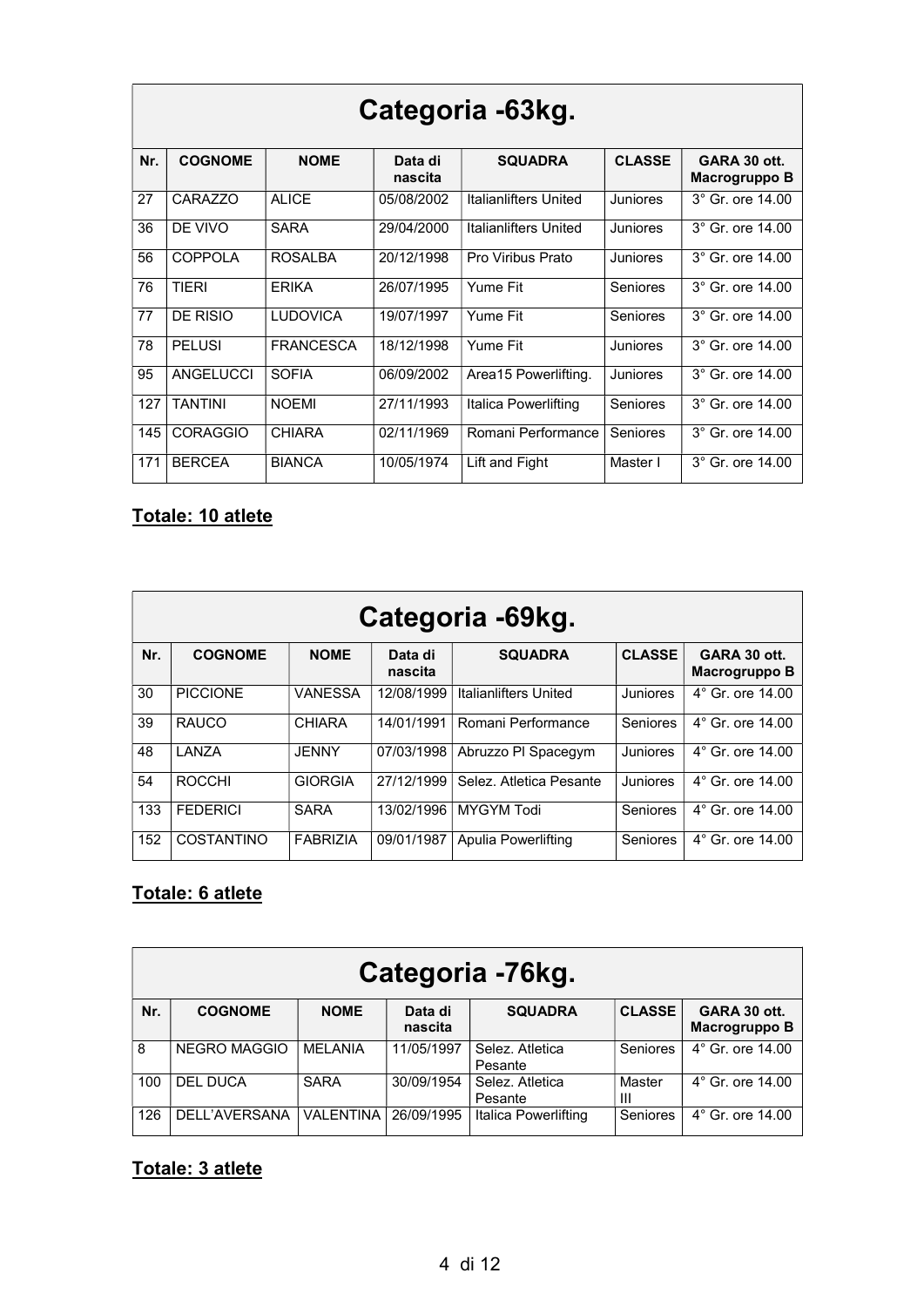|     | Categoria -84kg. |               |                    |                                    |               |                               |  |  |  |
|-----|------------------|---------------|--------------------|------------------------------------|---------------|-------------------------------|--|--|--|
| Nr. | <b>COGNOME</b>   | <b>NOME</b>   | Data di<br>nascita | <b>SQUADRA</b>                     | <b>CLASSE</b> | GARA 30 ott.<br>Macrogruppo B |  |  |  |
| -9  | <b>MULAS</b>     | <b>SIMONA</b> | 23/02/1979         | Selez. Atletica Pesante   Master I |               | $4^{\circ}$ Gr. ore 14:00     |  |  |  |

Totale: 1 atleta

|     | Categoria +84kg. |                |                 |                   |                 |                               |  |  |  |
|-----|------------------|----------------|-----------------|-------------------|-----------------|-------------------------------|--|--|--|
| Nr. | <b>COGNOME</b>   | <b>NOME</b>    | Data di nascita | <b>SQUADRA</b>    | <b>CLASSE</b>   | GARA 30 ott.<br>Macrogruppo B |  |  |  |
|     | 118 ZAPPACOSTA   | <b>GIORGIA</b> | 10/09/1991      | Barbell C. Chieti | <b>Seniores</b> | $4^{\circ}$ Gr. ore 14:00     |  |  |  |

Totale: 1 atleta

## Totale donne: 45 atlete

3 Cadette, 16 Juniores, 19 Seniores, 5 Master I, 1 Master II, 1Master III

 $\mathcal{L}_\mathcal{L} = \{ \mathcal{L}_\mathcal{L} = \{ \mathcal{L}_\mathcal{L} = \{ \mathcal{L}_\mathcal{L} = \{ \mathcal{L}_\mathcal{L} = \{ \mathcal{L}_\mathcal{L} = \{ \mathcal{L}_\mathcal{L} = \{ \mathcal{L}_\mathcal{L} = \{ \mathcal{L}_\mathcal{L} = \{ \mathcal{L}_\mathcal{L} = \{ \mathcal{L}_\mathcal{L} = \{ \mathcal{L}_\mathcal{L} = \{ \mathcal{L}_\mathcal{L} = \{ \mathcal{L}_\mathcal{L} = \{ \mathcal{L}_\mathcal{$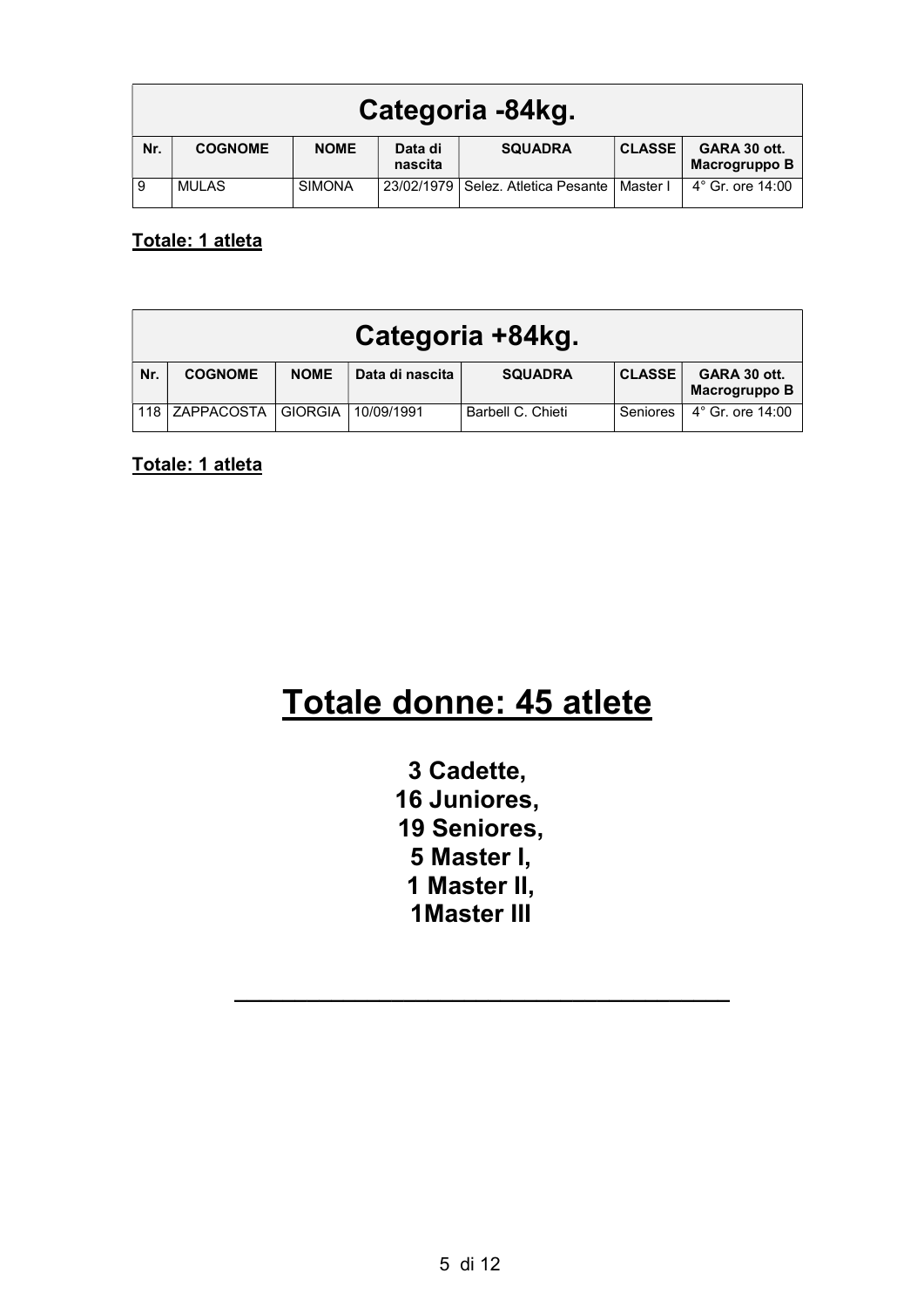## CATEGORIE MASCHILI

#### Sabato 30 ottobre

- ore 16.30/18.00 operazioni di peso e inizio gara ore 18.30 Uomini, categorie -59 e -66kg.: previsti 2 gruppi;

|     | Categoria -59kg. |                   |                    |                      |               |                           |  |  |  |
|-----|------------------|-------------------|--------------------|----------------------|---------------|---------------------------|--|--|--|
| Nr. | <b>COGNOME</b>   | <b>NOME</b>       | Data di<br>nascita | <b>SQUADRA</b>       | <b>CLASSE</b> | GARA 30 ott.<br>Ore 18.30 |  |  |  |
| 37  | <b>BUCCHERI</b>  | <b>ALESSANDRO</b> | 03/11/1997         | Romani Performance   | Seniores      | $1^\circ$ Gr.             |  |  |  |
| 131 | <b>CORBI</b>     | <b>AUGUSTO</b>    | 06/11/1978         | Italica Powerlifting | Master I      | $1^\circ$ Gr.             |  |  |  |

#### Totale: 2 atleti

|     | Categoria -66kg.   |                  |                    |                         |                 |                           |  |  |  |  |
|-----|--------------------|------------------|--------------------|-------------------------|-----------------|---------------------------|--|--|--|--|
| Nr. | <b>COGNOME</b>     | <b>NOME</b>      | Data di<br>nascita | <b>SQUADRA</b>          | <b>CLASSE</b>   | GARA 30 ott.<br>ore 18.30 |  |  |  |  |
| 25  | <b>MARANGONI</b>   | <b>GUIDO</b>     | 24/11/1967         | Italianlifters United   | Master II       | $1^\circ$ o $2^\circ$ Gr. |  |  |  |  |
| 32  | DI SAI VIO         | <b>FRANCESCO</b> | 11/07/1996         | Italianlifters united   | Seniores        | $1^\circ$ o $2^\circ$ Gr. |  |  |  |  |
| 43  | <b>CHIABRANDO</b>  | <b>STEFANO</b>   | 15/12/1997         | Valmessa                | Seniores        | $1^\circ$ o $2^\circ$ Gr. |  |  |  |  |
| 49  | <b>GIOVANNITTI</b> | <b>LORENZO</b>   | 20/1172006         | Abruzzo PI Spacegym     | Cadetti         | $1^\circ$ o $2^\circ$ Gr. |  |  |  |  |
| 58  | <b>SFORZA</b>      | <b>GIOVANNI</b>  | 29/01/1999         | Pro Viribus Prato       | Juniores        | $1^\circ$ o $2^\circ$ Gr. |  |  |  |  |
| 74  | <b>MESSINA</b>     | <b>CESARE</b>    | 06/02/2001         | Kobra Kai Fitness       | Juniores        | $1^\circ$ o $2^\circ$ Gr. |  |  |  |  |
| 83  | CRUCIANI           | <b>GIOVANNI</b>  | 13/06/1994         | More                    | Seniores        | $1^\circ$ o $2^\circ$ Gr. |  |  |  |  |
| 98  | <b>TARCHI</b>      | <b>DANIELE</b>   | 15/06/1981         | Area 15 Powerlifting    | Master I        | $1^\circ$ o $2^\circ$ Gr. |  |  |  |  |
| 108 | <b>PEDICELLI</b>   | <b>GIANMARCO</b> | 17/07/1997         | Romani Performance      | Seniores        | $1^\circ$ o $2^\circ$ Gr. |  |  |  |  |
| 115 | <b>SAGATORI</b>    | <b>FABRIZIO</b>  | 17/07/1985         | Alpha Taury Academy     | <b>Seniores</b> | $1^\circ$ o $2^\circ$ Gr. |  |  |  |  |
| 140 | <b>GIAMMICHELE</b> | RAFFAFILO        | 07/02/1995         | Prime PL Pescara        | Seniores        | $1^\circ$ o $2^\circ$ Gr. |  |  |  |  |
| 142 | DI GIOVANNI        | <b>KRISTIAN</b>  | 08/10/2004         | Prime PI. Pescara       | Cadetti         | $1^\circ$ o $2^\circ$ Gr. |  |  |  |  |
| 160 | <b>FORTUNATO</b>   | <b>VINCENZO</b>  | 14/03/1997         | Apulia Powerlifting     | Seniores        | $1^\circ$ o $2^\circ$ Gr. |  |  |  |  |
| 166 | <b>OCCHIPINTI</b>  | <b>VINCENZO</b>  | 14/12/1991         | Sport and Fitness Evol. | Seniores        | $1^\circ$ o $2^\circ$ Gr. |  |  |  |  |

#### Totale: 14 atleti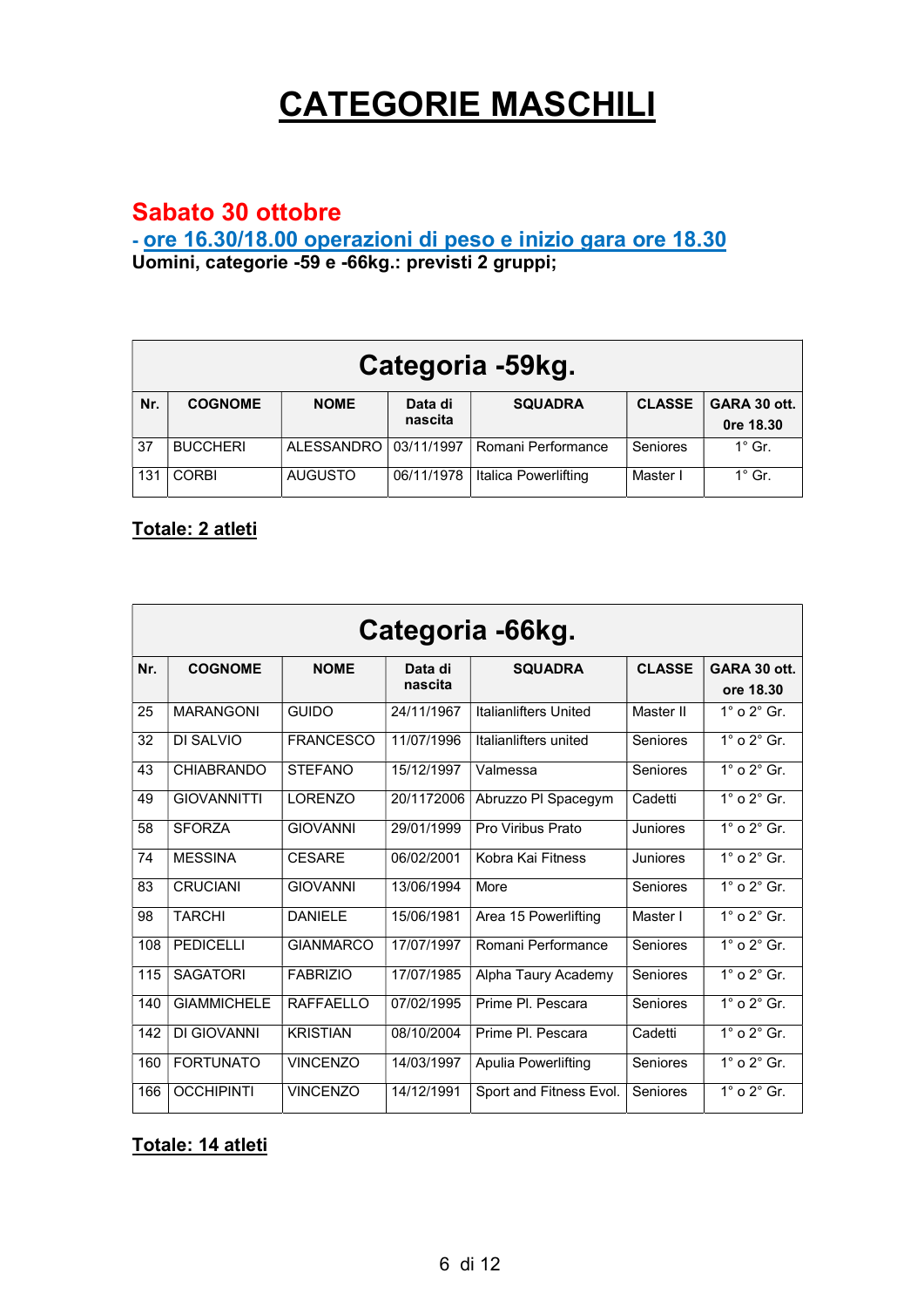### Domenica 31 ottobre

- ore 7.30/9.00 operazioni di peso e inizio gara ore 9.30

Uomini, categoria -74kg.: previsti 2 gruppi;

|                 | Categoria -74kg.   |                   |                    |                              |               |                           |  |  |  |  |
|-----------------|--------------------|-------------------|--------------------|------------------------------|---------------|---------------------------|--|--|--|--|
| Nr.             | <b>COGNOME</b>     | <b>NOME</b>       | Data di<br>nascita | <b>SQUADRA</b>               | <b>CLASSE</b> | GARA 31 ott.<br>ore 9.30  |  |  |  |  |
| 18              | <b>CAVACIOCCHI</b> | <b>DAVID</b>      | 06/02/1993         | <b>RST Powerlifting</b>      | Seniores      | $1^\circ$ o $2^\circ$ Gr. |  |  |  |  |
| $\overline{20}$ | <b>CATALANO</b>    | <b>LUCA</b>       | 08/01/1997         | <b>RST Powerlifting</b>      | Seniores      | $1^\circ$ o $2^\circ$ Gr. |  |  |  |  |
| 23              | <b>RIBONI</b>      | <b>CESARE</b>     | 07/08/2004         | <b>Italianlifters United</b> | Cadetti       | $1^\circ$ o $2^\circ$ Gr. |  |  |  |  |
| $\overline{24}$ | DE GIOVANNI        | <b>DANIELE</b>    | 20/04/1996         | Italianlifters United        | Seniores      | $1^\circ$ o $2^\circ$ Gr. |  |  |  |  |
| 26              | <b>INGUI'</b>      | <b>SAMUELE</b>    | 03/05/1995         | <b>Italianlifters United</b> | Seniores      | $1^\circ$ o $2^\circ$ Gr. |  |  |  |  |
| 33              | <b>CAMPOREALE</b>  | <b>FRANCESCO</b>  | 01/02/1995         | <b>Italianlifters United</b> | Seniores      | $1^\circ$ o $2^\circ$ Gr. |  |  |  |  |
| 34              | <b>AIROLDI</b>     | <b>GIOVANNI</b>   | 31/08/2000         | <b>Italianlifters United</b> | Juniores      | $1^\circ$ o $2^\circ$ Gr. |  |  |  |  |
| 38              | <b>DI LAURO</b>    | <b>MARCO</b>      | 14/04/1986         | Romani Performance           | Seniores      | $1^\circ$ o $2^\circ$ Gr. |  |  |  |  |
| 42              | <b>TEJA</b>        | <b>EDOARDO</b>    | 04/11/2004         | Valmessa                     | Cadetti       | $1^\circ$ o $2^\circ$ Gr. |  |  |  |  |
| 50              | <b>DI FLORIO</b>   | <b>GASPARE</b>    | 11/07/1995         | Abruzzo PI Spacegym          | Seniores      | $1^\circ$ o $2^\circ$ Gr. |  |  |  |  |
| 66              | <b>VOLPE</b>       | <b>ROCCO</b>      | 04/08/2000         | Lift and Fight               | Juniores      | $1^\circ$ o $2^\circ$ Gr. |  |  |  |  |
| 73              | <b>MESSINA</b>     | <b>ALBERTO</b>    | 10/02/1996         | Kobra Kai Fitness            | Seniores      | $1^\circ$ o $2^\circ$ Gr. |  |  |  |  |
| 81              | <b>VOSO</b>        | <b>ANDREA</b>     | 21/12/2000         | Savage Sayans Pl.            | Juniores      | $1^\circ$ o $2^\circ$ Gr. |  |  |  |  |
| 82              | <b>MAURIZI</b>     | <b>GABRIELE</b>   | 30/05/1997         | More                         | Seniores      | $1^\circ$ o $2^\circ$ Gr. |  |  |  |  |
| 91              | <b>ANNOVI</b>      | <b>LEONARDO</b>   | 02/11/2006         | Selez. Atletica Pesante      | Cadetti       | $1^\circ$ o $2^\circ$ Gr. |  |  |  |  |
| 92              | <b>RINALDI</b>     | <b>KEVIN</b>      | 17/06/1996         | Savage Sayans Pl.            | Seniores      | $1^\circ$ o $2^\circ$ Gr. |  |  |  |  |
| 97              | <b>COLONNA</b>     | <b>FEDERICO</b>   | 02/09/2003         | Area 15 Powerlifting         | Cadetti       | $1^\circ$ o $2^\circ$ Gr. |  |  |  |  |
| 109             | DEL RE             | <b>ALESSANDRO</b> | 30/11/2003         | indipendente                 | Cadetti       | $1^\circ$ o $2^\circ$ Gr. |  |  |  |  |
| 114             | <b>MERCANTI</b>    | <b>MATTEO</b>     | 04/11/1999         | Alpha Taury Academy          | Juniores      | $1^\circ$ o $2^\circ$ Gr. |  |  |  |  |
| 117             | <b>RUTA</b>        | <b>FEDERICO</b>   | 20/01/2003         | Alpha Taury Acad.            | Cadetti       | $1^\circ$ o $2^\circ$ Gr. |  |  |  |  |
| 120             | <b>DI DONNA</b>    | <b>FRANCESCO</b>  | 28/10/1996         | Tiger'Style T. Iodice        | Seniores      | $1^\circ$ o $2^\circ$ Gr. |  |  |  |  |
| 124             | SALVI              | <b>TOMMASO</b>    | 24/09/2003         | Team Chico                   | Cadetti       | $1^\circ$ o $2^\circ$ Gr. |  |  |  |  |
| 149             | CARAMIA            | <b>GIANLUCA</b>   | 04/07/1974         | <b>Apulia Powerlifting</b>   | Master I      | $1^\circ$ o $2^\circ$ Gr. |  |  |  |  |
| 151             | <b>CIARFAGLIA</b>  | <b>DOMENICO</b>   | 08/02/1992         | <b>Apulia Powerlifting</b>   | Seniores      | $1^\circ$ o $2^\circ$ Gr. |  |  |  |  |
| 155             | <b>LUCIA</b>       | <b>MICHAEL</b>    | 15/10/2000         | <b>Apulia Powerlifting</b>   | Juniores      | $1^\circ$ o $2^\circ$ Gr. |  |  |  |  |

#### Totale: 25 atleti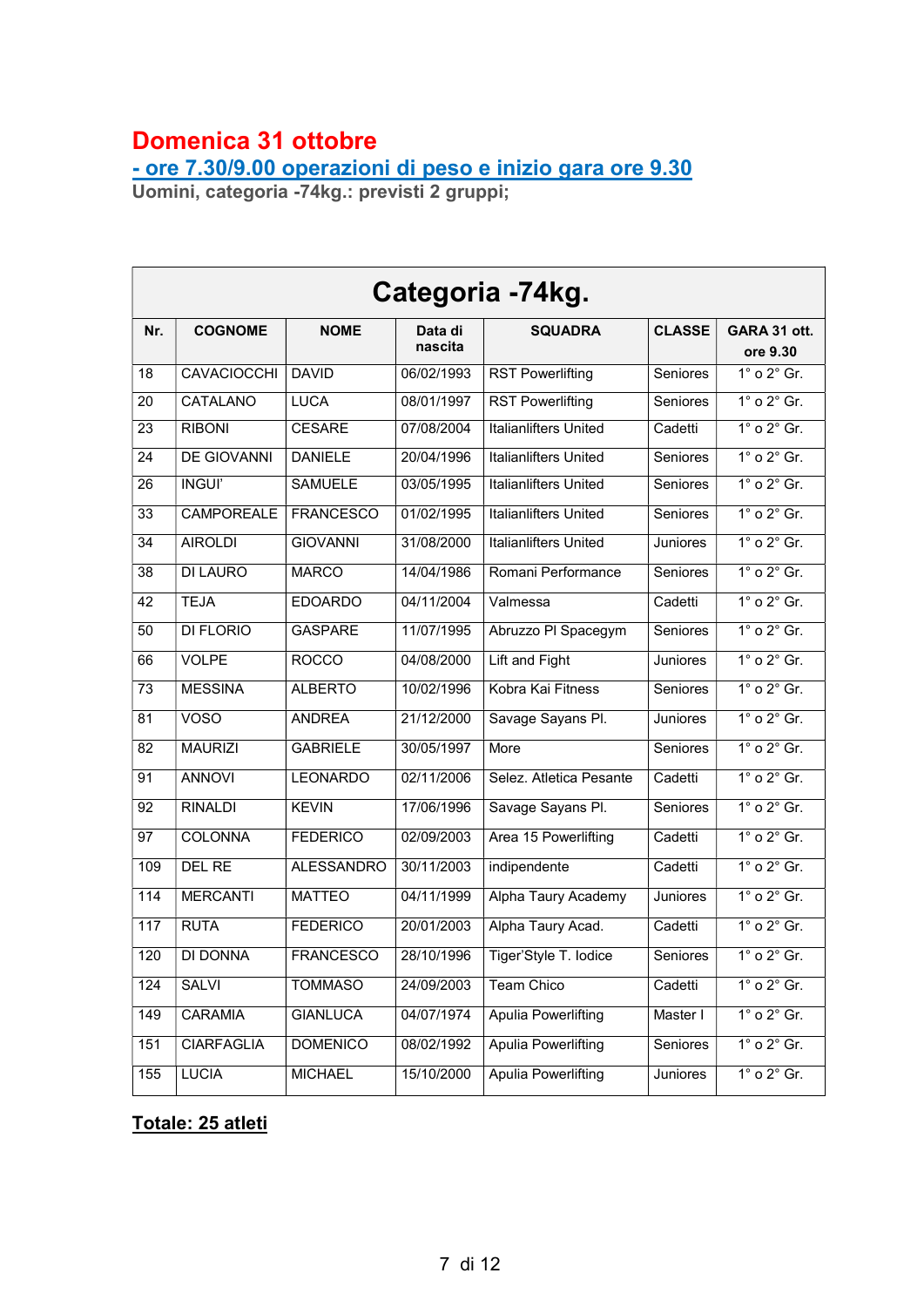### Domenica 31 ottobre

 $\overline{a}$ 

#### - ore 12.30/14.00 operazioni di peso e inizio gara ore 14.30

Uomini, categoria -83kg.: previsti 3 gruppi;

|                  | Categoria -83kg.      |                   |                    |                              |                 |                                       |  |  |  |  |
|------------------|-----------------------|-------------------|--------------------|------------------------------|-----------------|---------------------------------------|--|--|--|--|
| Nr.              | <b>COGNOME</b>        | <b>NOME</b>       | Data di<br>nascita | <b>SQUADRA</b>               | <b>CLASSE</b>   | GARA 31 ott.<br>ore 14.30             |  |  |  |  |
| $\overline{1}$   | <b>SIMONELLI</b>      | <b>MIRKO</b>      | 10/10/2001         | More                         | Juniores        | $1^\circ$ , $2^\circ$ o $3^\circ$ Gr. |  |  |  |  |
| $\overline{2}$   | <b>RISA</b>           | <b>VALERIO</b>    | 27/02/1987         | indipendente                 | Seniores        | $1^\circ$ , $2^\circ$ o $3^\circ$ Gr  |  |  |  |  |
| 10               | <b>SCOTTO</b>         | <b>NICOLA</b>     | 20/09/1988         | Selez. Atletica Pesante      | Seniores        | $1^\circ$ , $2^\circ$ o $3^\circ$ Gr  |  |  |  |  |
| 11               | DI GAETANO            | <b>MARIO</b>      | 27/07/1970         | Selez. Atletica Pesante      | Master II       | $1^\circ$ , $2^\circ$ o $3^\circ$ Gr  |  |  |  |  |
| 31               | <b>CONSALES</b>       | <b>SALVATORE</b>  | 11/10/1992         | <b>Italianlifters United</b> | Seniores        | $1^\circ$ , $2^\circ$ o $3^\circ$ Gr  |  |  |  |  |
| $35*)$           | <b>AMATO</b>          | <b>ONOFRIO</b>    | 29/12/1999         | <b>Italianlifters United</b> | <b>Juniores</b> | $1^\circ$ , $2^\circ$ o $3^\circ$ Gr  |  |  |  |  |
| 40               | <b>SURFIR</b>         | <b>ALAN</b>       | 11/10/1985         | Romani Performance           | <b>Seniores</b> | 1°, 2° o 3° Gr                        |  |  |  |  |
| 51               | <b>DI FELICE</b>      | <b>FABRIZIO</b>   | 05/07/2005         | Abruzzo PI Spacegym          | Cadetti         | $1^\circ$ , $2^\circ$ o $3^\circ$ Gr  |  |  |  |  |
| 52               | <b>DE MARCHI</b>      | <b>FULVIO</b>     | 11/05/1996         | Abruzzo PI Spacegym          | Seniores        | $1^\circ$ , $2^\circ$ o $3^\circ$ Gr  |  |  |  |  |
| 59               | <b>VILLACARO</b>      | <b>RAFFAELE</b>   | 06/09/1985         | Pro Viribus Prato            | Seniores        | $1^\circ$ , $2^\circ$ o $3^\circ$ Gr  |  |  |  |  |
| 61               | <b>FUCCINI</b>        | <b>FEDERICO</b>   | 07/03/1995         | Barbarian's                  | <b>Seniores</b> | $1^\circ$ , $2^\circ$ o $3^\circ$ Gr  |  |  |  |  |
| 69               | <b>LATTANZI</b>       | <b>ANTONIO</b>    | 10/05/1986         | Lift and Fight               | <b>Seniores</b> | 1°, 2° o 3° Gr                        |  |  |  |  |
| 70               | <b>PICCIONI</b>       | <b>DIEGO</b>      | 17/08/1983         | Lift and Fight               | Seniores        | $1^\circ$ , $2^\circ$ o $3^\circ$ Gr  |  |  |  |  |
| 72               | <b>MESSINA</b>        | <b>ALESSANDRO</b> | 06/03/1995         | Kobra Kai Fitness            | <b>Seniores</b> | $1^\circ$ , $2^\circ$ o $3^\circ$ Gr  |  |  |  |  |
| 96               | <b>TIBERTI</b>        | <b>ALESSANDRO</b> | 06/10/1995         | Area 15 Powerlifting         | Seniores        | $1^\circ$ , $2^\circ$ o $3^\circ$ Gr  |  |  |  |  |
| 101              | <b>DALLI CARDILLO</b> | <b>GIOVANNI</b>   | 12/09/2000         | Center Line                  | Juniores        | $1^\circ$ , $2^\circ$ o $3^\circ$ Gr  |  |  |  |  |
| 107              | <b>TRECCA</b>         | <b>GIANMARCO</b>  | 12/02/1995         | More                         | Seniores        | $1^\circ$ , $2^\circ$ o $3^\circ$ Gr  |  |  |  |  |
| $\overline{112}$ | <b>CANTIANO</b>       | <b>EMILIANO</b>   | 07/12/1981         | Power Clan                   | Master I        | $1^\circ$ , $2^\circ$ o $3^\circ$ Gr  |  |  |  |  |
| 119              | <b>SCIALLA</b>        | <b>MICHELE</b>    | 28/07/2002         | Tiger's Style Team<br>lodice | Juniores        | $1^\circ$ , $2^\circ$ o $3^\circ$ Gr  |  |  |  |  |
| 122              | <b>D'ANGELO</b>       | <b>LUIGI</b>      | 28/10/1990         | Tiger's Style Team<br>lodice | Seniores        | $1^\circ$ , $2^\circ$ o $3^\circ$ Gr  |  |  |  |  |
| 125              | <b>FAVILLA</b>        | <b>ALBERTO</b>    | 06/08/1999         | Savage Sayans Pl.            | Juniores        | $1^\circ$ , $2^\circ$ o $3^\circ$ Gr  |  |  |  |  |
| 128              | CECCANO               | <b>LUCA</b>       | 10/07/2003         | Italica Powerlifting         | Cadetti         | $1^\circ$ , $2^\circ$ o $3^\circ$ Gr  |  |  |  |  |
| 129              | DI MANNO              | <b>FEDERICO</b>   | 06/09/1984         | Italica Powerlifting         | Seniores        | $1^\circ$ , $2^\circ$ o $3^\circ$ Gr  |  |  |  |  |
| 144              | <b>SCHETTINO</b>      | <b>ATTILIO</b>    | 22/10/1997         | Prime Pl. Pescara            | Seniores        | $1^\circ$ , $2^\circ$ o $3^\circ$ Gr  |  |  |  |  |
| 146              | PALERMO               | <b>MAURIZIO</b>   | 15/06/1991         | Romani Performance           | Seniores        | $1^\circ$ , $2^\circ$ o $3^\circ$ Gr  |  |  |  |  |
| 147              | <b>CONTINI</b>        | <b>ENRICO</b>     | 04/09/1996         | Romani Performance           | Seniores        | $1^\circ$ , $2^\circ$ o $3^\circ$ Gr  |  |  |  |  |
| 148              | MASTROLONARD<br>Ő     | <b>ANTONIO</b>    | 17/03/1974         | <b>Apulia Powerlifting</b>   | Master I        | $1^\circ$ , $2^\circ$ o $3^\circ$ Gr  |  |  |  |  |
| 156              | <b>PANICO</b>         | LORENZO           | 30/11/1994         | <b>Apulia Powerlifting</b>   | Seniores        | $1^\circ$ , $2^\circ$ o $3^\circ$ Gr  |  |  |  |  |
| 157              | SANTORO               | <b>GIOVANNI</b>   | 27/07/1974         | Apulia Powerlifting          | Master I        | $1^\circ$ , $2^\circ$ o $3^\circ$ Gr  |  |  |  |  |
| 165              | <b>IOANNUCCI</b>      | <b>MANUEL</b>     | 04/12/1995         | Selez. Atletica Pesante      | Seniores        | $1^\circ$ , $2^\circ$ o $3^\circ$ Gr  |  |  |  |  |

#### \*) rinuncia - Totale: 29 atleti in gara (30 iscritti)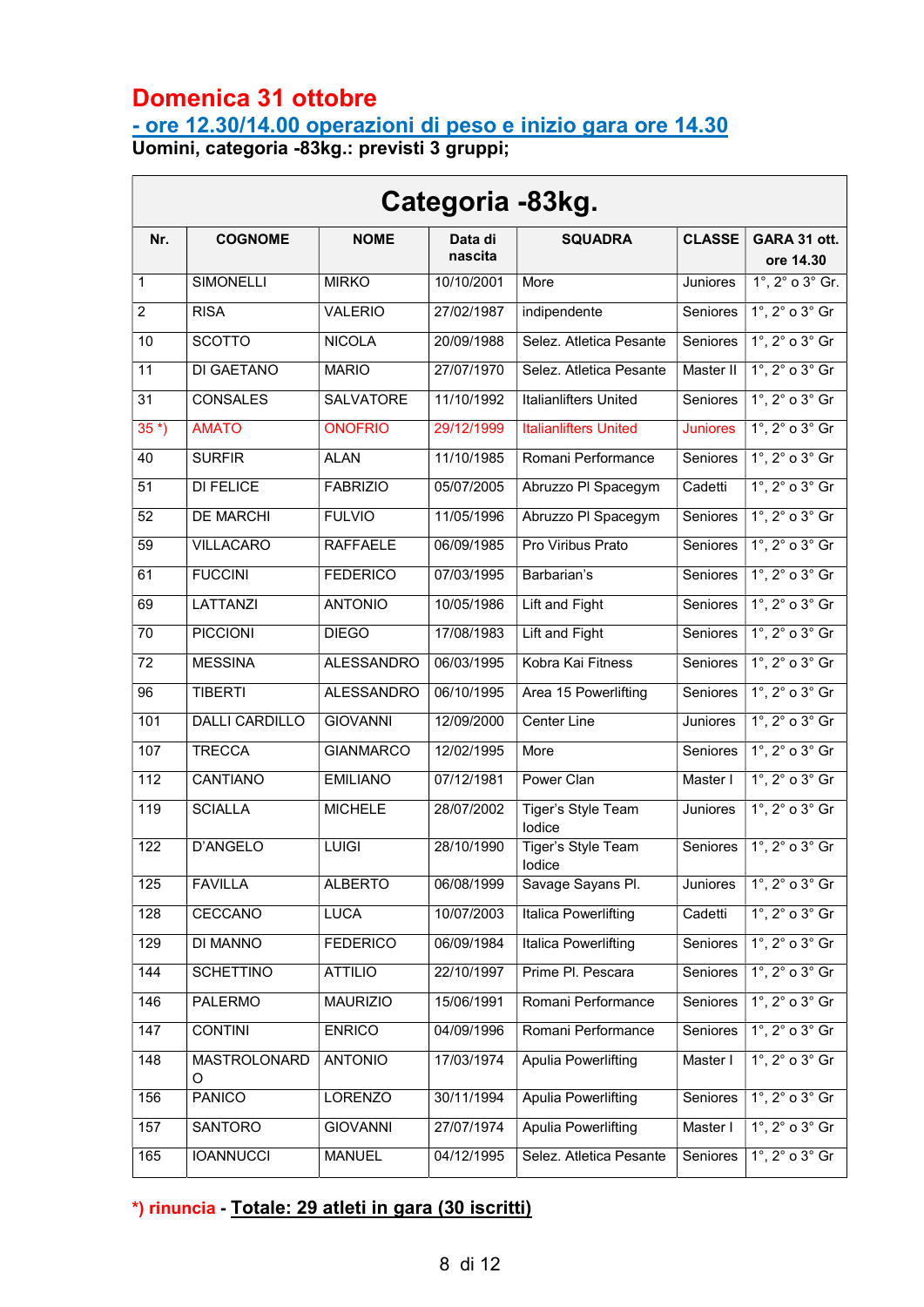## Lunedì 1° novembre

 $\mathcal{L}(\mathcal{L})$ 

### - ore 7.30/9.00 operazioni di peso; inizio gara ore 9.30

┑

Uomini, categoria -93kg.: previsti 3 gruppi;

| Categoria -93kg. |                   |                                |                    |                              |                 |                                       |  |  |
|------------------|-------------------|--------------------------------|--------------------|------------------------------|-----------------|---------------------------------------|--|--|
| Nr.              | <b>COGNOME</b>    | <b>NOME</b>                    | Data di<br>nascita | <b>SQUADRA</b>               | <b>CLASSE</b>   | GARA 1 nov.<br>ore 9.30               |  |  |
| 12               | <b>DE RUVO</b>    | <b>ANDREA</b>                  | 13/05/1999         | Selez. Atletica Pesante      | Juniores        | $1^\circ$ , $2^\circ$ o $3^\circ$ Gr. |  |  |
| 13               | <b>FONTI</b>      | <b>DOMENICO</b>                | 08/11/1999         | Selez. Atletica Pesante      | Juniores        | $1^\circ$ , $2^\circ$ o $3^\circ$ Gr  |  |  |
| 14               | <b>IACOBINI</b>   | <b>DAVIDE</b>                  | 12/05/1989         | Selez. Atletica Pesante      | Seniores        | $1^\circ$ , $2^\circ$ o $3^\circ$ Gr  |  |  |
| 16               | <b>IACOPINI</b>   | <b>CHRISTIAN</b>               | 05/09/2007         | Selez. Atletica pesante      | Cadetti         | $1^\circ$ , $2^\circ$ o $3^\circ$ Gr  |  |  |
| 21               | <b>MICOZZI</b>    | <b>MATTEO</b>                  | 03/12/2003         | <b>RST Powerlifting</b>      | Cadetti         | $1^\circ$ , $2^\circ$ o $3^\circ$ Gr  |  |  |
| 22               | <b>MUCCI</b>      | <b>DARIO</b><br><b>ALBERTO</b> | 08/02/1999         | <b>RST Powerlifting</b>      | Juniores        | $1^\circ$ , $2^\circ$ o $3^\circ$ Gr  |  |  |
| 29               | <b>MELOTTI</b>    | PIER GIACOMO                   | 15/10/1994         | <b>Italianlifters United</b> | Seniores        | $1^\circ$ , $2^\circ$ o $3^\circ$ Gr  |  |  |
| 44               | <b>PAPETTI</b>    | <b>SIMONE</b>                  | 28/04/1988         | Valmessa                     | <b>Seniores</b> | $1^\circ$ , $2^\circ$ o $3^\circ$ Gr  |  |  |
| 53               | <b>LIKA</b>       | <b>REDI</b>                    | 01/11/1996         | Abruzzo PI Spacegym          | <b>Seniores</b> | $1^\circ$ , $2^\circ$ o $3^\circ$ Gr  |  |  |
| 64               | D'EZIO            | <b>STEFANO</b>                 | 27/12/1993         | Lift and Fight               | Seniores        | $1^\circ$ , $2^\circ$ o $3^\circ$ Gr  |  |  |
| 68               | <b>ANTONAGLIA</b> | <b>ENRICO</b>                  | 29/04/1979         | Lift and Fight               | Master I        | 1°, 2° o 3° Gr                        |  |  |
| 71               | DE NICOLO'        | <b>DAVID</b>                   | 04/07/1978         | Lift and Fight               | Master I        | $1^\circ$ , $2^\circ$ o $3^\circ$ Gr  |  |  |
| 87               | CERONE            | <b>ALESSANDRO</b>              | 03/05/1996         | More                         | Seniores        | $1^\circ$ , $2^\circ$ o $3^\circ$ Gr  |  |  |
| 88               | <b>ROCCHIO</b>    | <b>ALESSANDRO</b>              | 19/09/1995         | AR Homegym                   | Seniores        | $1^\circ$ , $2^\circ$ o $3^\circ$ Gr  |  |  |
| 89               | DI SPIO           | <b>LORENZO</b>                 | 30/12/1986         | AR Homegym                   | Seniores        | $1^\circ$ , $2^\circ$ o $3^\circ$ Gr  |  |  |
| 93               | <b>FERRI</b>      | <b>FRANCESCO</b>               | 06/12/1986         | Area 15 Pl.                  | Seniores        | $1^\circ$ , $2^\circ$ o $3^\circ$ Gr  |  |  |
| 94               | <b>CIANCA</b>     | <b>DANIELE</b>                 | 20/07/2001         | Area 15 Pl.                  | Juniores        | $1^\circ$ , $2^\circ$ o $3^\circ$ Gr  |  |  |
| 99               | <b>ROMANI</b>     | <b>GIACOMO</b>                 | 28/10/1990         | Romani Performance           | <b>Seniores</b> | $1^\circ$ , $2^\circ$ o $3^\circ$ Gr  |  |  |
| 106              | ZACCAGNINI        | <b>SIMONE</b>                  | 16/11/1988         | More                         | Seniores        | $1^\circ$ , $2^\circ$ o $3^\circ$ Gr  |  |  |
| 110              | <b>KROPP</b>      | <b>MATTEO</b>                  | 08/10/1985         | Flamina Sette                | Seniores        | $1^\circ$ , $2^\circ$ o $3^\circ$ Gr  |  |  |
| 113              | <b>ASCANI</b>     | <b>STEFANO</b>                 | 31/08/1995         | Alpha Taury Acad.            | Seniores        | $1^\circ$ , $2^\circ$ o $3^\circ$ Gr  |  |  |
| 121              | CAPASSO           | <b>ANTONIO</b>                 | 03/10/1987         | Tiger's Style T. Iodice      | Seniores        | $1^\circ$ , $2^\circ$ o $3^\circ$ Gr  |  |  |
| 132              | PARAGNANI         | MASSIMILIANO                   | 13/03/1986         | <b>MYGYM Todi</b>            | Seniores        | $1^\circ$ , $2^\circ$ o $3^\circ$ Gr  |  |  |
| 137              | <b>AZKIRIRA</b>   | ABDELKARIM                     | 28/09/1996         | <b>MYGYM Todi</b>            | Seniores        | $1^\circ$ , $2^\circ$ o $3^\circ$ Gr  |  |  |
| 143              | CAMPLESE          | <b>MARCO</b>                   | 07/09/1978         | Prime PI. Pescara            | Master I        | $1^\circ$ , $2^\circ$ o $3^\circ$ Gr  |  |  |
| 154              | <b>DEL MEDICO</b> | MICHELANGEL<br>O               | 22/01/1983         | Apulia Powerliftng           | Seniores        | $1^\circ$ , $2^\circ$ o $3^\circ$ Gr  |  |  |
| 161              | <b>GENTILOMO</b>  | <b>LUCA</b>                    | 30/09/1983         | Selez.Atletica Pesante       | Seniores        | $1^\circ$ , $2^\circ$ o $3^\circ$ Gr  |  |  |
| 163              | ONELLI            | ANDREA                         | 17/09/1996         | Romani Performance           | Seniores        | $1^\circ$ , $2^\circ$ o $3^\circ$ Gr  |  |  |
| 164              | <b>QUARESIMA</b>  | <b>GIACOMO</b>                 | 187067199<br>6     | Romani Performance           | Seniores        | $1^\circ$ , $2^\circ$ o $3^\circ$ Gr  |  |  |
| 167              | LONARDELLI        | <b>MICHELE</b>                 | 16/08/1974         | Italica Powerlifting         | Master I        | $1^\circ$ , $2^\circ$ o $3^\circ$ Gr  |  |  |

#### Totale: 30 atleti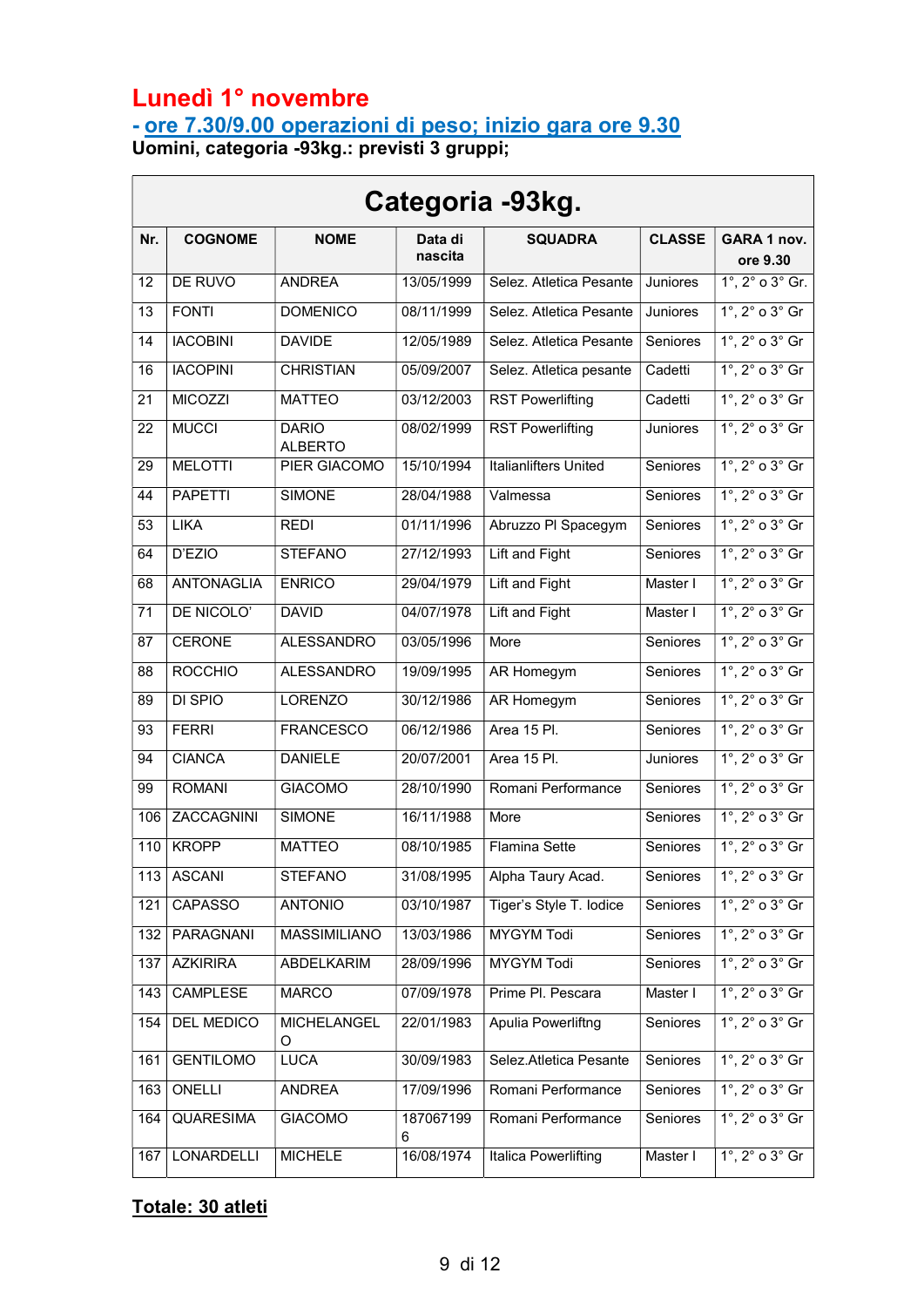### Lunedì 1° novembre

- ore 13.30/15.00 operazioni di peso; inizio gara ore 15.30

Uomini, categorie -105/-120/+120kg.: previsti 2 gruppi;

| Categoria -105kg. |                   |                  |                    |                                      |                 |                           |  |
|-------------------|-------------------|------------------|--------------------|--------------------------------------|-----------------|---------------------------|--|
| Nr.               | <b>COGNOME</b>    | <b>NOME</b>      | Data di<br>nascita | <b>SQUADRA</b>                       | <b>CLASSE</b>   | GARA 1 nov.<br>ore 15.30  |  |
| 15                | <b>DELLA RASA</b> | <b>DANIELE</b>   | 06/04/1992         | Selez. Atletica Pesante              | <b>Seniores</b> | $1^\circ$ o $2^\circ$ Gr. |  |
| 41                | <b>VARANO</b>     | <b>SALVATORE</b> | 22/05/1984         | Valmessa                             | <b>Seniores</b> | $1^\circ$ o $2^\circ$ Gr  |  |
| 55                | <b>ROMANINI</b>   | <b>MARCO</b>     | 02/12/1978         | indipendente                         | Master I        | $1^\circ$ o $2^\circ$ Gr  |  |
| 60                | <b>TORTORA</b>    | <b>LUCA</b>      | 25/08/1996         | Pro Viribus Prato                    | <b>Seniores</b> | $1^\circ$ o $2^\circ$ Gr  |  |
| 65                | <b>MINCIONI</b>   | <b>GABRIELE</b>  | 20/07/1990         | Lift and Fight                       | <b>Seniores</b> | $1^\circ$ o $2^\circ$ Gr  |  |
| 86                | <b>CAPOLONGO</b>  | <b>DAMIANO</b>   | 04/07/1998         | More                                 | <b>Juniores</b> | $1^\circ$ o $2^\circ$ Gr  |  |
| 103               | <b>DE ANGELIS</b> | <b>ANDRFA</b>    | 07/05/1996         | Barbarian's                          | Seniores        | $1^\circ$ o $2^\circ$ Gr  |  |
| 104               | <b>GUION</b>      | <b>JACOPO</b>    | 10/10/1994         | Barbarian's                          | <b>Seniores</b> | $1^\circ$ o $2^\circ$ Gr  |  |
| 105               | <b>OLIVIERI</b>   | <b>MATTEO</b>    | 21/06/1993         | Barbarian's                          | Seniores        | $1^\circ$ o $2^\circ$ Gr  |  |
| 123               | <b>VALERIO</b>    | <b>DANIELE</b>   | 18/10/1994         | Team Chico                           | Seniores        | $1^\circ$ o $2^\circ$ Gr  |  |
| 130               | <b>TARANTINO</b>  | <b>GIOVANNI</b>  | 28/08/1991         | <b>Italica Powerlifting</b>          | <b>Seniores</b> | $1^\circ$ o $2^\circ$ Gr  |  |
| 141               | <b>CHIAVERINI</b> | <b>STEFANO</b>   | 10/05/1999         | <b>Prime Powerlifting</b><br>Pescara | Juniores        | $1^\circ$ o $2^\circ$ Gr  |  |
| 153               | D'AMBROSIO        | <b>NICOLA</b>    | 18/08/1991         | <b>Apulia Powerlifting</b>           | Seniores        | $1^\circ$ o $2^\circ$ Gr  |  |
| 158               | <b>PALMITESSA</b> | <b>GIANLUCA</b>  | 18/04/2000         | <b>Apulia Powerlifting</b>           | Juniores        | $1^\circ$ o $2^\circ$ Gr  |  |
| 168               | <b>GRECO</b>      | <b>ALESSIO</b>   | 05/04/1985         | Italica Powerlifting                 | Seniores        | $1^\circ$ o $2^\circ$ Gr  |  |
| 170               | <b>DE ANGELIS</b> | <b>ROBERTO</b>   | 14/07/1980         | Selez. Atletica Pesante              | Master I        | $1^\circ$ o $2^\circ$ Gr  |  |

#### Totale: 16 atleti

| Categoria -120kg. |                     |                   |                    |                                 |               |                          |  |
|-------------------|---------------------|-------------------|--------------------|---------------------------------|---------------|--------------------------|--|
| Nr.               | <b>COGNOME</b>      | <b>NOME</b>       | Data di<br>nascita | <b>SQUADRA</b>                  | <b>CLASSE</b> | GARA 1 nov.<br>ore 15.30 |  |
| 17                | LOGRIECO            | <b>ALESSANDRO</b> | 07/05/1986         | Selez. Atletica Pesante         | Seniores      | 2° Gruppo                |  |
| 57                | CAROZZI             | <b>ANTONIO</b>    | 07/07/1978         | Pro Viribus Prato               | Master I      | 2° Gruppo                |  |
| 67                | <b>FERRETTI</b>     | LUIGI             | 09/06/1988         | Lift and Fight                  | Seniores      | 2° Gruppo                |  |
| 90                | <b>BAI DASSARRF</b> | <b>FRANCESCO</b>  | 04/05/1967         | Center Line                     | Master II     | 2° Gruppo                |  |
| 169               | D'ORAZIO            | <b>GRECO</b>      | 25/09/1987         | <b>Powerlifting Castiglione</b> | Seniores      | 2° Gruppo                |  |

#### Totale: 5 atleti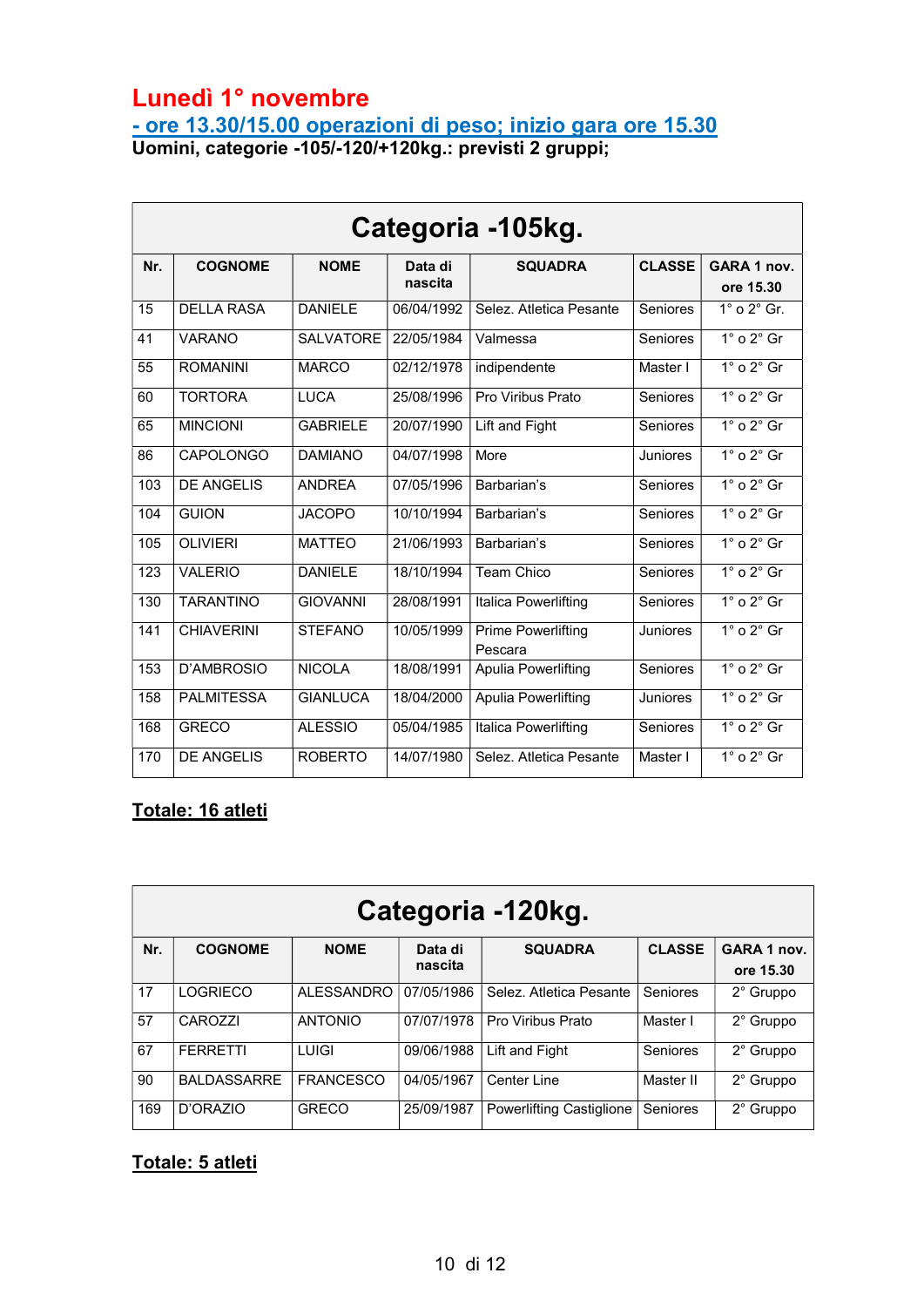| Categoria +120kg. |                    |                 |                    |                            |               |                          |  |
|-------------------|--------------------|-----------------|--------------------|----------------------------|---------------|--------------------------|--|
| Nr.               | <b>COGNOME</b>     | <b>NOME</b>     | Data di<br>nascita | <b>SQUADRA</b>             | <b>CLASSE</b> | GARA 1 nov.<br>ore 15.30 |  |
| 3                 | <b>SGAVICCHIA</b>  | <b>MARCO</b>    | 31/07/1988         | Sport Shuttle 3.0          | Seniores      | 2° Gruppo                |  |
| 28                | <b>ROTA</b>        | <b>MANUEL</b>   | 13/03/2001         | Italianlifters United      | Juniores      | 2° Gruppo                |  |
| 111               | <b>SABELLI</b>     | <b>FEDERICO</b> | 03/03/1988         | Power Clan                 | Seniores      | 2° Gruppo                |  |
| 159               | <b>CHIAPPERINO</b> | MICHELE ALESSIO | 18/09/1982         | <b>Apulia Powerlifting</b> | Seniores      | 2° Gruppo                |  |

Totale: 4 atleti

## Totale uomini: 125 atleti

13 Cadetti, 19 Juniores, 77 Seniores, 13 Master I, 3 Master II

## Totale 170 atleti e 16 Gruppi Gara